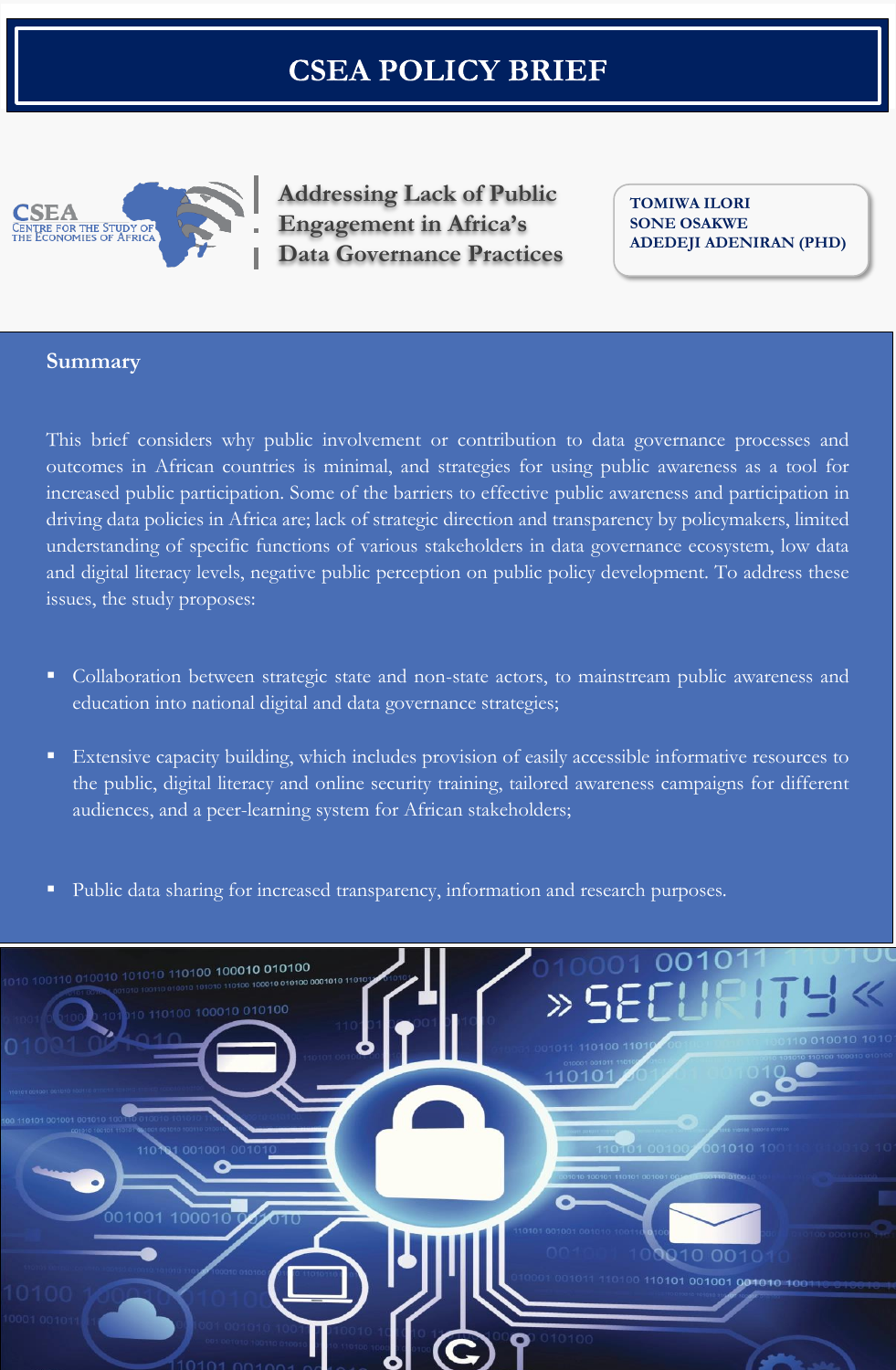### **Background and Research Context**

Public participation is an integral aspect of ensuring effective and advanced data governance practices. African countries are largely in need of strong and efficient data governance systems. To build such systems, there is an urgent need to carry the public along in policy formation, development and output. A prerequisite for active public engagement in data policy making is a citizenry that is aware and knowledgeable about data issues. This involves deliberate commitments by policymakers and relevant stakeholders, in ensuring that the public has complete information regarding their data rights and responsibilities, and are empowered to influence data governance policies. It is therefore important to understand if the public has the requisite level of awareness and information, if there are gaps, and if yes – actions required to close these knowledge gaps, to enable the public contribute meaningfully to data governance processes.

In examining these issues, this study employed a combination of consultations with strategic stakeholders in eleven African countries - Benin, Democratic Republic of Congo, Egypt, Kenya, Mozambique, Nigeria, Rwanda, Sierra-Leone, Tanzania, South Africa and Uganda, and desk research.

#### **Main Findings**

- Most respondents noted there is very little public involvement in developing data governance policies in African countries. While governments tend to lead data governance initiatives, necessary measures to facilitate public participation in such initiatives are not incorporated.
- The major reason for this trend is that the public lacks awareness of their data rights and role in formulating and envisioning a strategic agenda for the data ecosystem.

So, why is the public so unaware?

- **a. Lack of strategic direction and transparency by policymakers**: Nine out of the eleven countries surveyed showed that there were no defined national strategies on how to use public awareness to galvanise public participation in data governance. This shows that there is no actual commitment especially on the part of policymakers to seek and utilise public feedback on developing data governance policies.
- **b. Limited understanding of specific functions of various stakeholders in data governance ecosystem**: There are limited or no information on the various responsibilities of both state and non-state actors with respect to data governance.
- **c. Lack of strategic direction and transparency by policymakers**: Nine out of the eleven countries surveyed showed that there were no defined national strategies on how to use public awareness to galvanise public participation in data governance. This shows that there is no actual commitment especially on the part of policymakers to seek and utilise public feedback on developing data governance policies.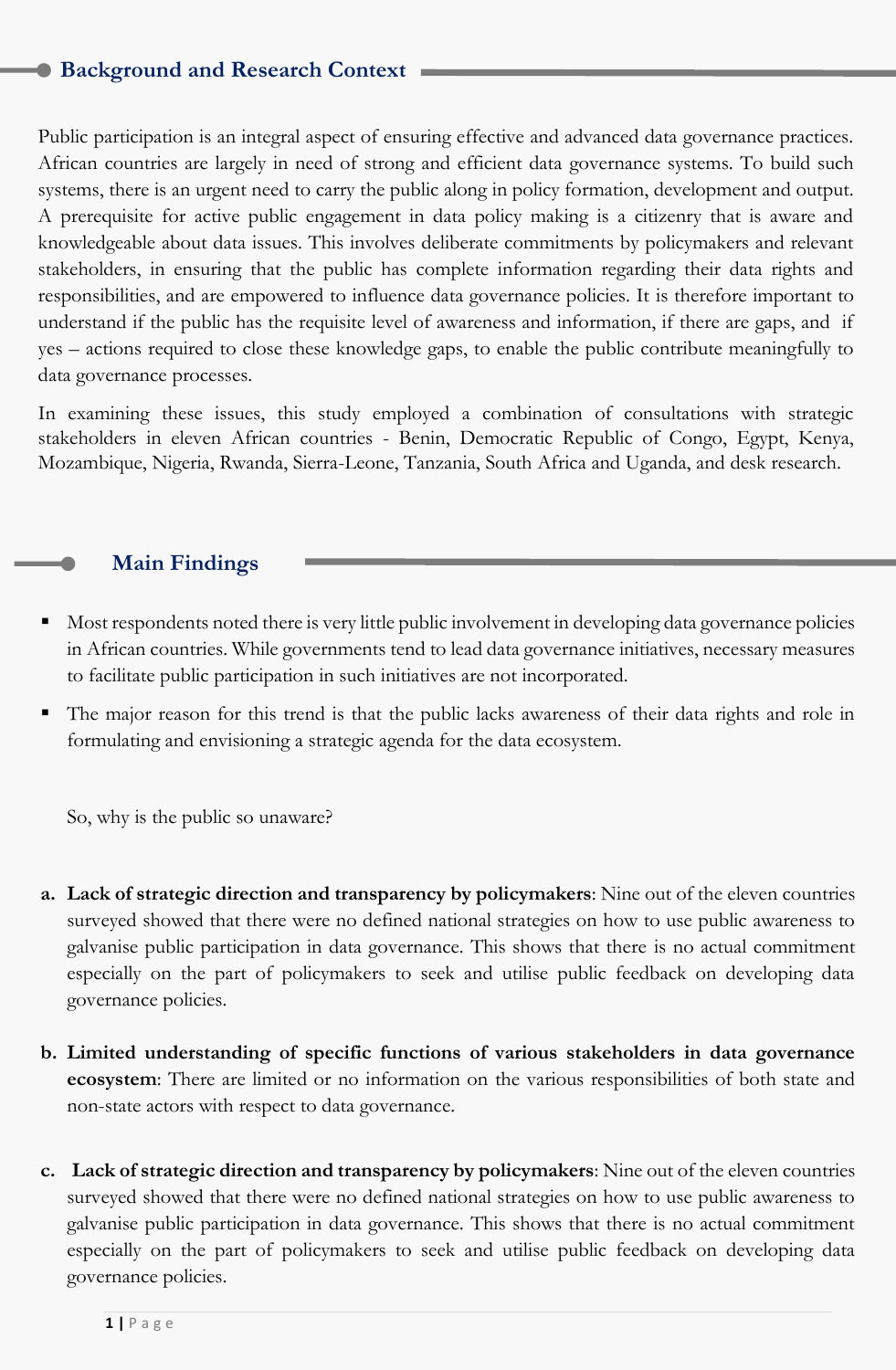- **d. Limited understanding of specific functions of various stakeholders in data governance ecosystem**: There are limited or no information on the various responsibilities of both state and non-state actors with respect to data governance.
- **e. Low data and digital literacy levels**: Most respondents consulted noted that there is limited understanding on the use of data by the wider public in their various contexts. This challenge suggests that there will be minimal engagement by the public on issues related to how their data is governed.
- **f. Negative public perception on public policy development:** There is a general lethargy among the wider public, in being involved with public policy development. This is largely due to the fact that there are usually no evidence that governments value the input of the public in shaping their policy decisions.
- **g. Low evidence-based research output:** Effective policies are built on thorough, rigorous and objective research. Currently, there are hardly any committed engagement in building thorough research focused solely on ensuring effective data governance in African countries. This also contributes to how the public participates in such issues as such research are very limited to educate and inform the public.
- **h. Slow-paced regional leadership on awareness on data governance:** While there are commendable initiatives by regional institutions such as the African Union's Digital Transformation Strategy for Africa (2020-2030), these initiatives seem slow and rarely have specific and follow-through commitments on mainstreaming public awareness into data governance especially in African national contexts.

## **Implication of Findings**

- African countries need accountable and transparent data governance systems. These systems cannot be achieved without the people being aware of their rights to be able to fully participate in shaping policy outcomes on data governance.
- This awareness and participation is not only necessary so as to protect data rights of Africans but also to ensure that the growing interests of both state and non-state actors in data-driven commerce is backed by human-centred approaches.
- Such need cannot be effectively met without data governance systems that actively involve more Africans through public awareness and public participation.